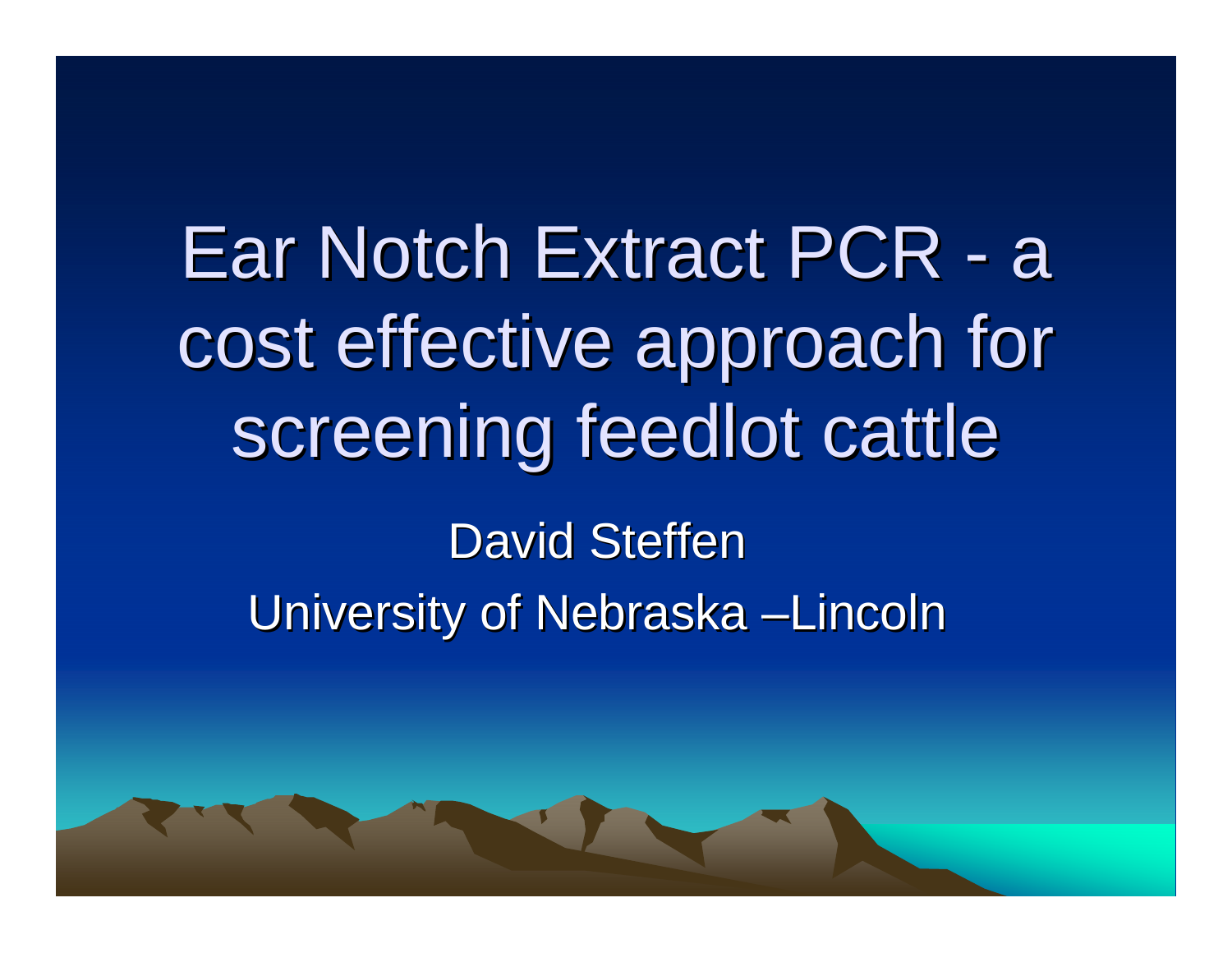# Diagnosis on the Ear Notch Diagnosis on the Ear Notch Substrate Substrate

- Immunohhistochemistry Immunohhistochemistry
	- Njaa. J Vet Diagn Invest. 2000 Sep;12(5):393- 9. 9. Njaa. J Vet Diagn Invest. 2000 Sep;12(5):393-
		- Demonstrated the IHC compared to VI buffy coat Demonstrated the IHC compared to VI buffy coat
	- Grooms. Clin Diagn Lab Immunol. 2002 Jul;9(4):898-900. Jul;9(4):898-900. – Grooms. Clin Diagn Lab Immunol. 2002
		- Confirmed Njaa Confirmed Njaa
	- Cornish. J Vet Diagn Invest. 2005 Mar;17(2):110-7. Mar;17(2):110-7. Cornish. J Vet Diagn Invest. 2005
		- Added ELISA and RT-PCR to validation Added ELISA and RT-PCR to validation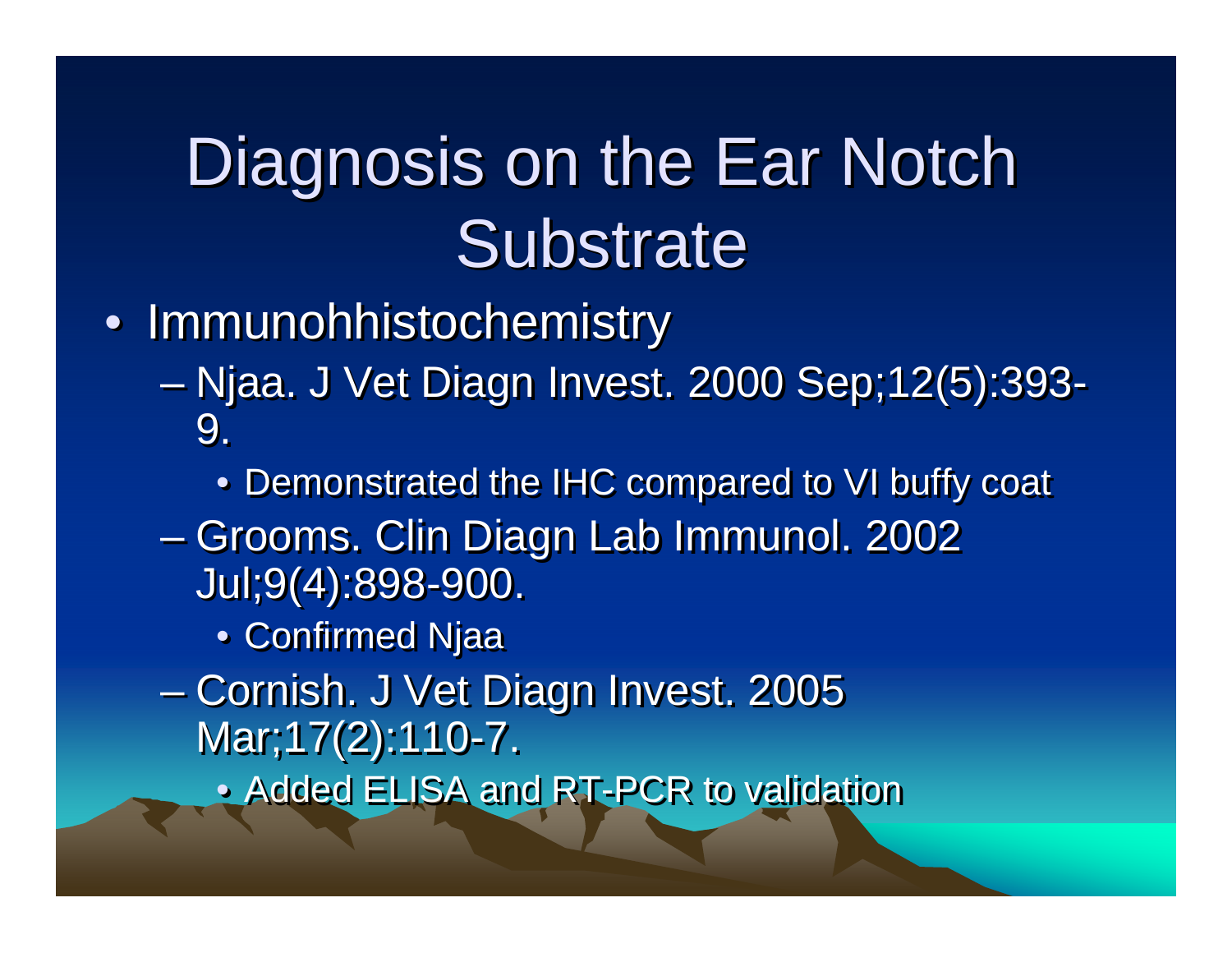## **ELISA on PBS extracts**

- Cornish. J Vet Diagn Invest. 2005 Cornish. J Vet Diagn Invest. 2005 Mar;17(2):110-7. Mar;17(2):110-7.
	- –Validated ELISA and IHC Validated ELISA and IHC
		- Raised knowledge of acute positive skin Raised knowledge of acute positive skin
- Kuhne. J Vet Med B Infect Dis Vet Public Kuhne. J Vet Med B Infect Dis Vet Public Health. 2005 Aug;52(6):272-7 Health. 2005 Aug;52(6):272-7
	- Validated ELISA on tag obtained samples compared to VI. compared to VI. Validated ELISA on tag obtained samples
		- Demonstrated maternal antibody effect was Demonstrated maternal antibody effect was minimal. minimal.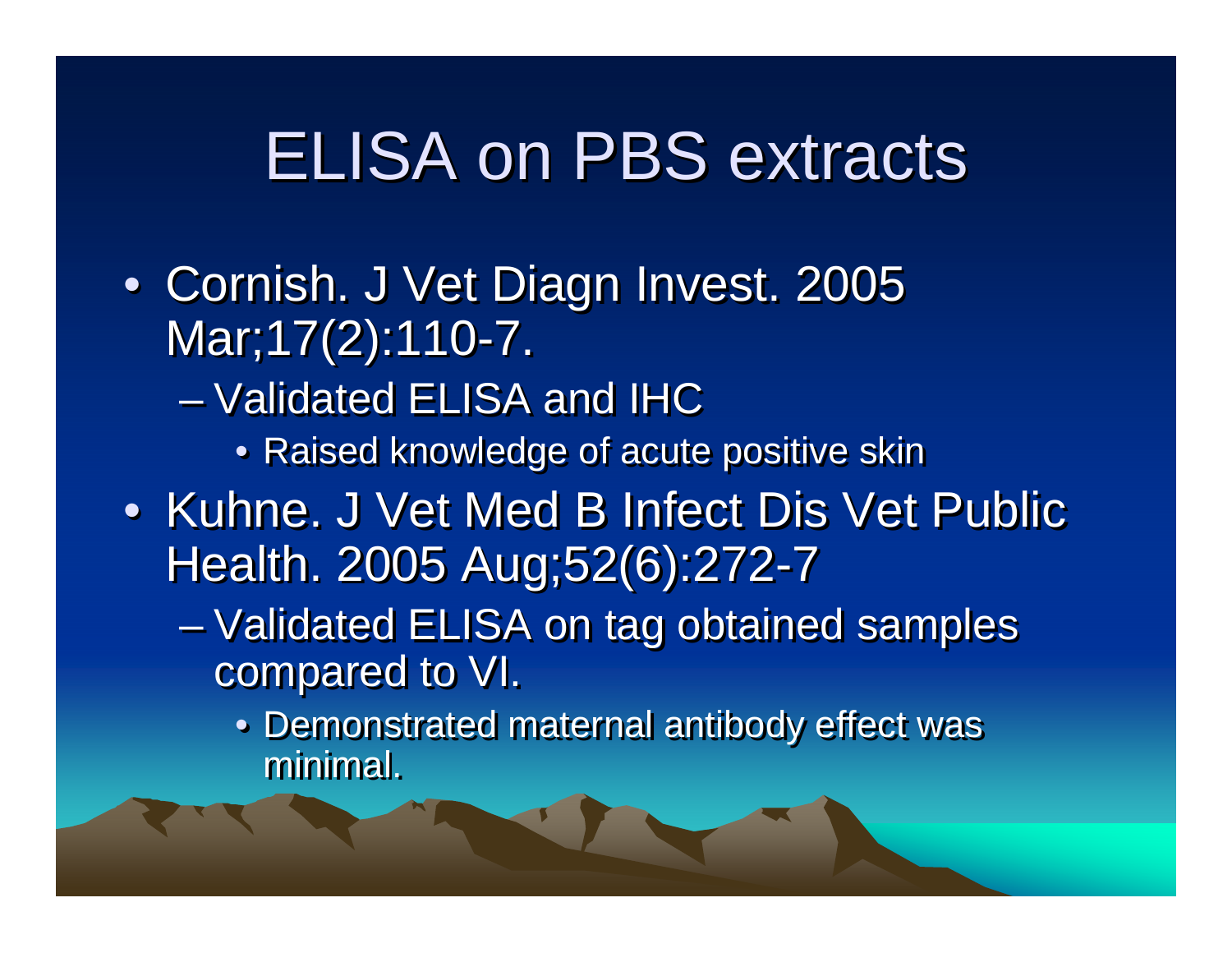## PCR approaches

- Ridpath. Virology 1994 Nov 15;205(1):66- Ridpath. Virology 1994 Nov 15;205(1):66- 74
- Kennedy. J Vet Diagn Invest. 2006 Kennedy. J Vet Diagn Invest. 2006 Jan;18:89-93 Jan;18:89-93

 RT-PCR on Pooled Samples of Supernatant en al control de la control de RT-PCR on Pooled Samples of Supernatant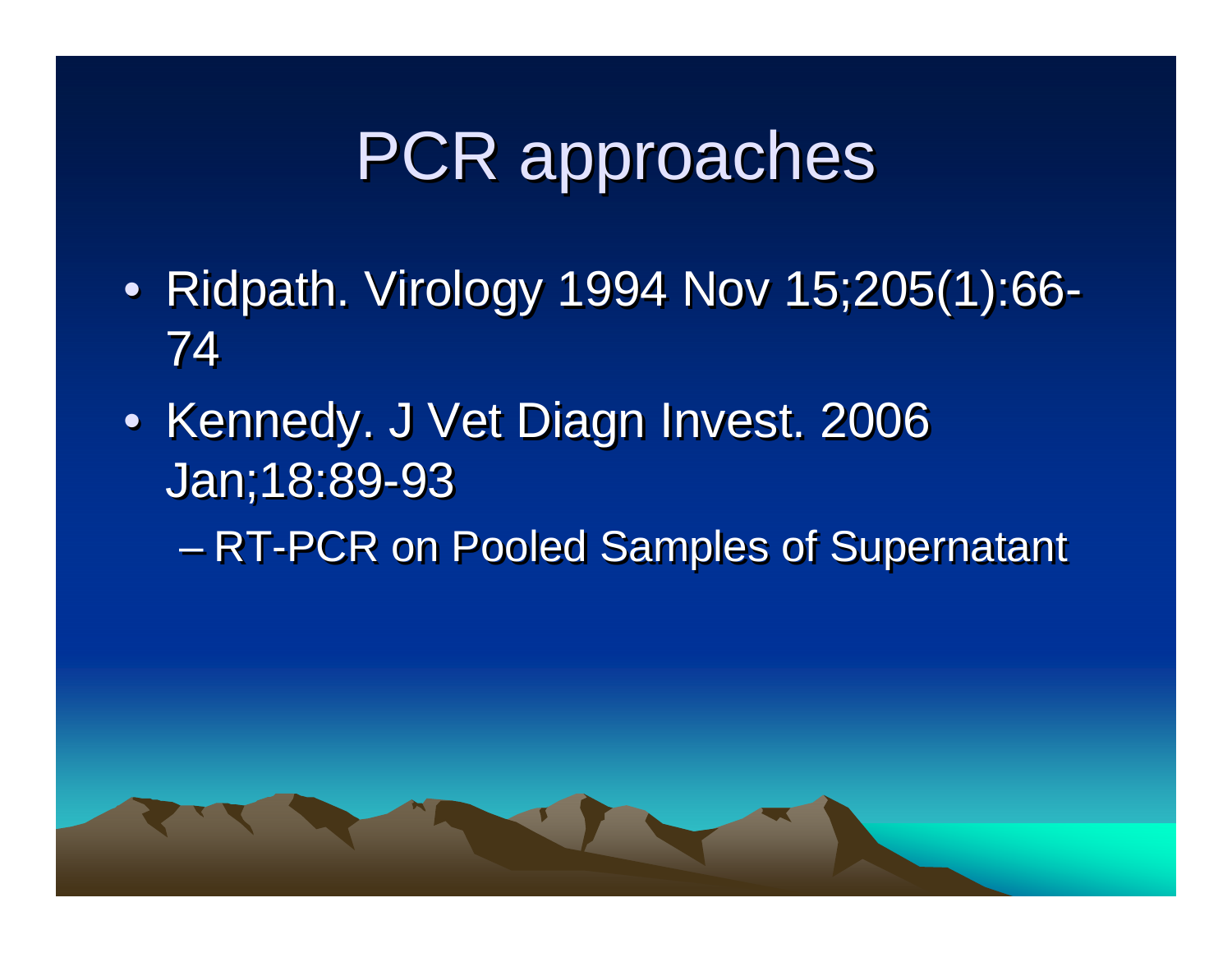## Nebraska plan

- Evaluate the technique suggested by Evaluate the technique suggested by Kennedy in our lab on field samples Kennedy in our lab on field samples
- Evaluate it using ELISA and IHC Evaluate it using ELISA and IHC
- Estimate the load of virus in the extracts of Estimate the load of virus in the extracts of positive samples positive samples
- Develop and evaluate logistical systems Develop and evaluate logistical systems for implementation for implementation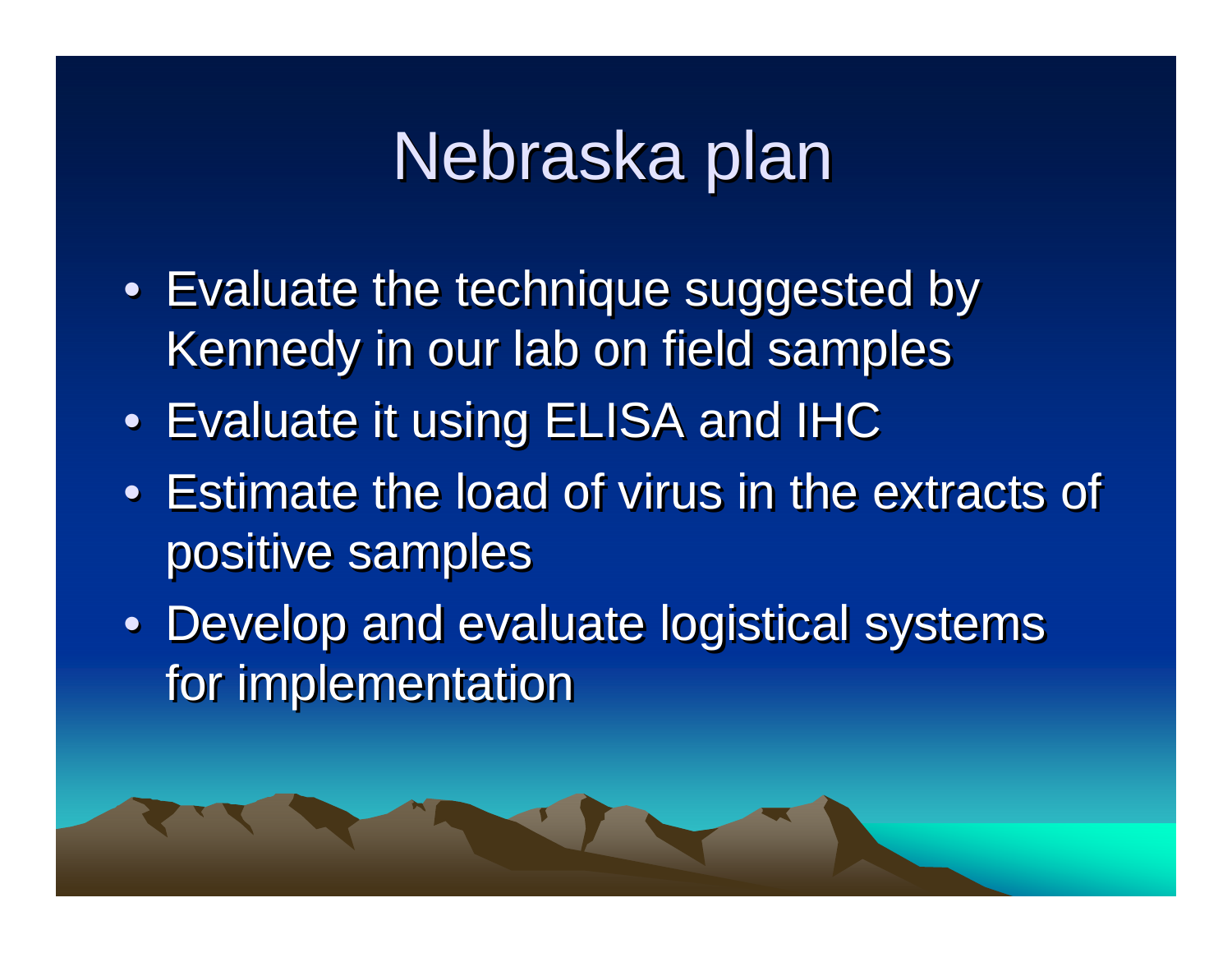## **Methods**

- Routine customers with frequent positives Routine customers with frequent positives were asked to ship samples fresh to the were asked to ship samples fresh to the lab
- Samples were divided into groups of 100 Samples were divided into groups of 100 based on order of arrival based on order of arrival
- Extracts were made by immersion of Extracts were made by immersion of biopsies in 2 ml of PBS/cm for a minimum biopsies in 2 ml of PBS/cm for a minimum of 10 minutes of 10 minutes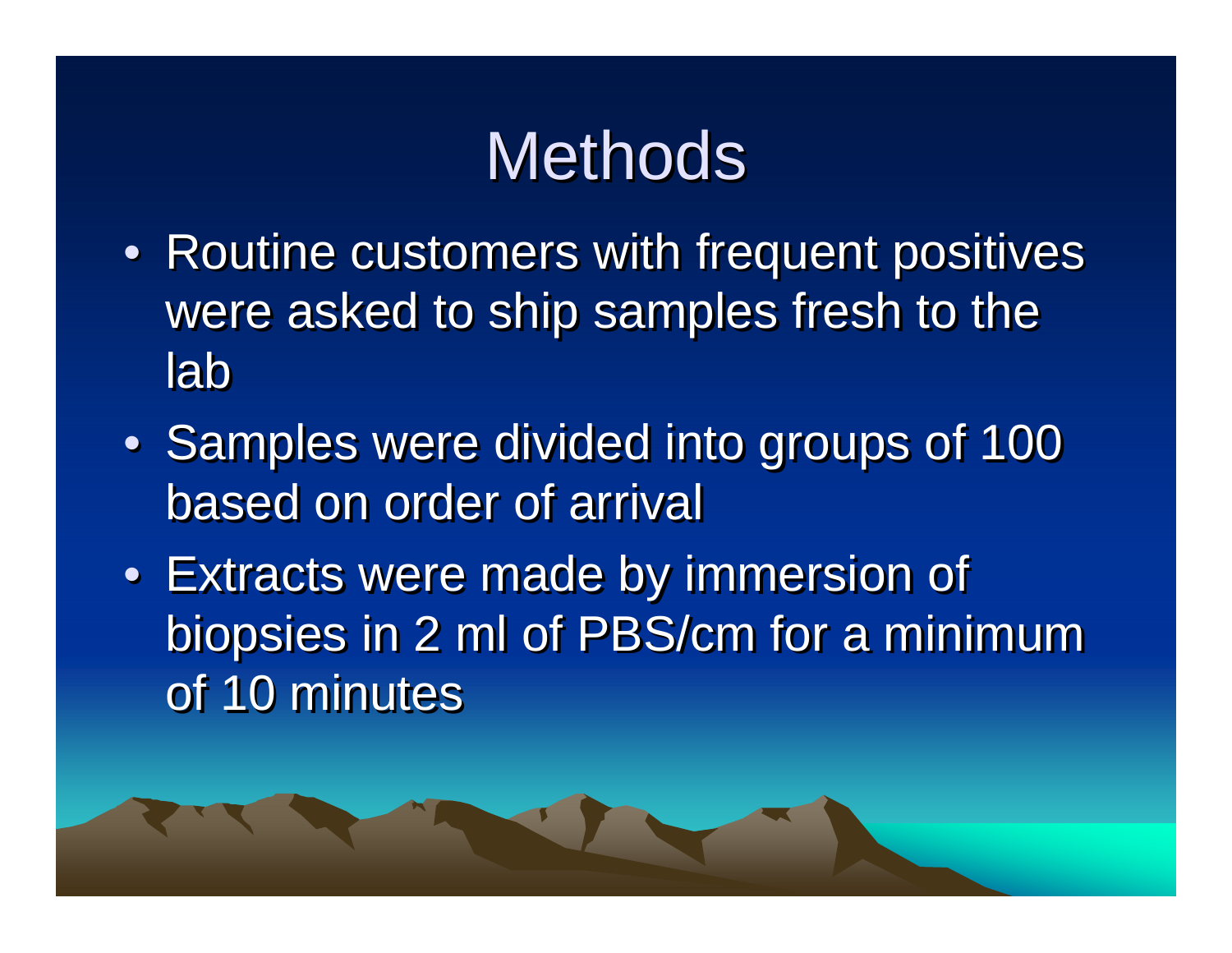- Pools of extract were made by pooling 100 Pools of extract were made by pooling 100 ul of extract material ul of extract material
- RNA was extracted with Trizol RNA was extracted with Trizol
- Nested RT-PCR was performed Nested RT-PCR was performed – Sensitivity 2 TCID50/250ul – Sensitivity 2 TCID50/250ul
- ELISA's were performed with Idexx kit ELISA's were performed with Idexx kit
- IHC was performed on formal in fixed IHC was performed on formal in fixed notches fixed after PBS extraction notches fixed after PBS extraction
- 5,100 samples were tested 5,100 samples were tested

en al control de la control de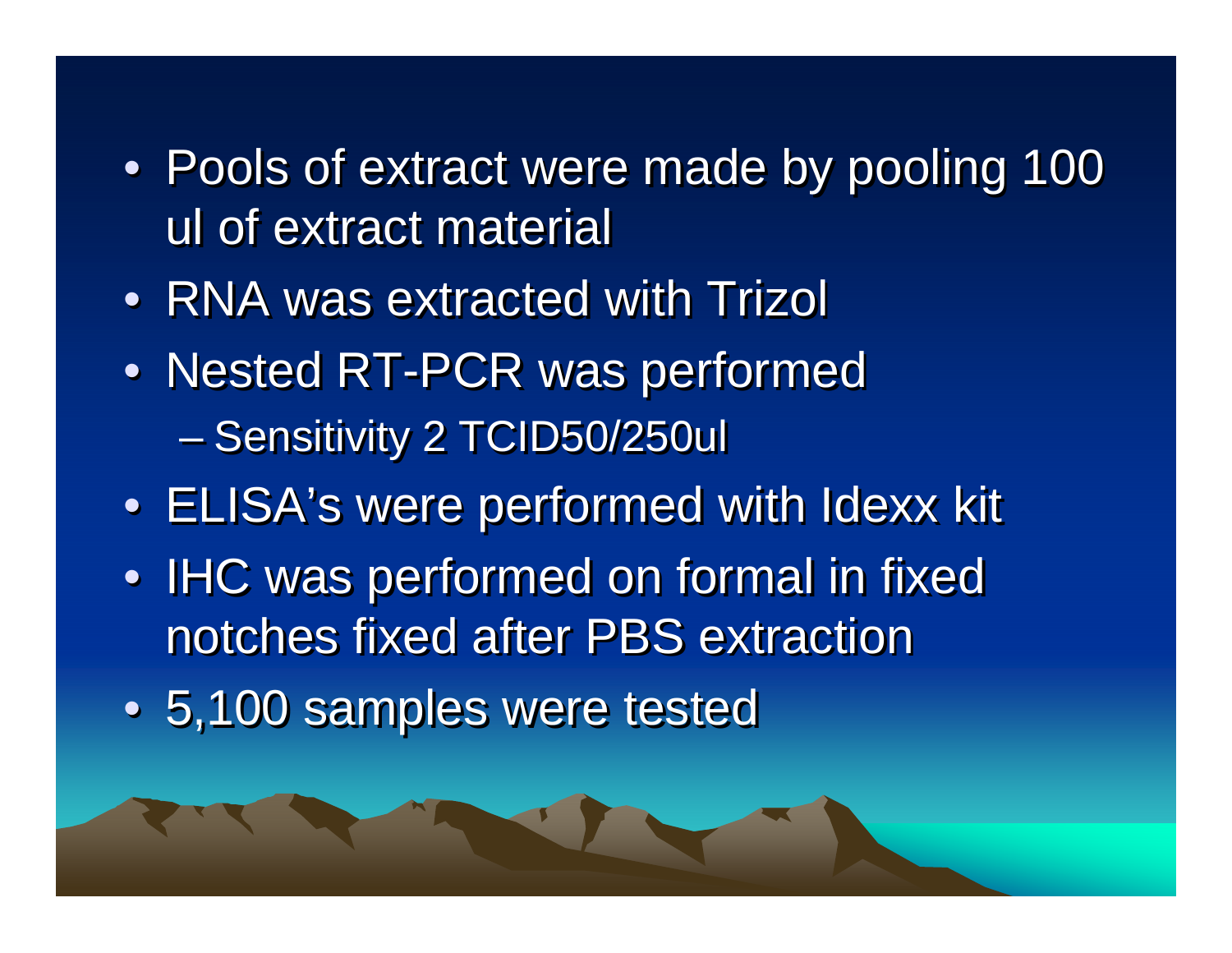- Ten fold serial dilutions of PBS extracts from Ten fold serial dilutions of PBS extracts from positive samples were submitted for PCR positive samples were submitted for PCR
- 51 pools were analyzed and true positive pools 51 pools were analyzed and true positive pools were defined as those positive on at least one were defined as those positive on at least one sample by two assays (PCR, ELISA, IHC) sample by two assays (PCR, ELISA, IHC)
- Acute infections were not differentiated
- Negative pools with positive individual samples Negative pools with positive individual samples were evaluated for PCR inhibition by spiking were evaluated for PCR inhibition by spiking pools and individual positive samples with cell pools and individual positive samples with cell culture virus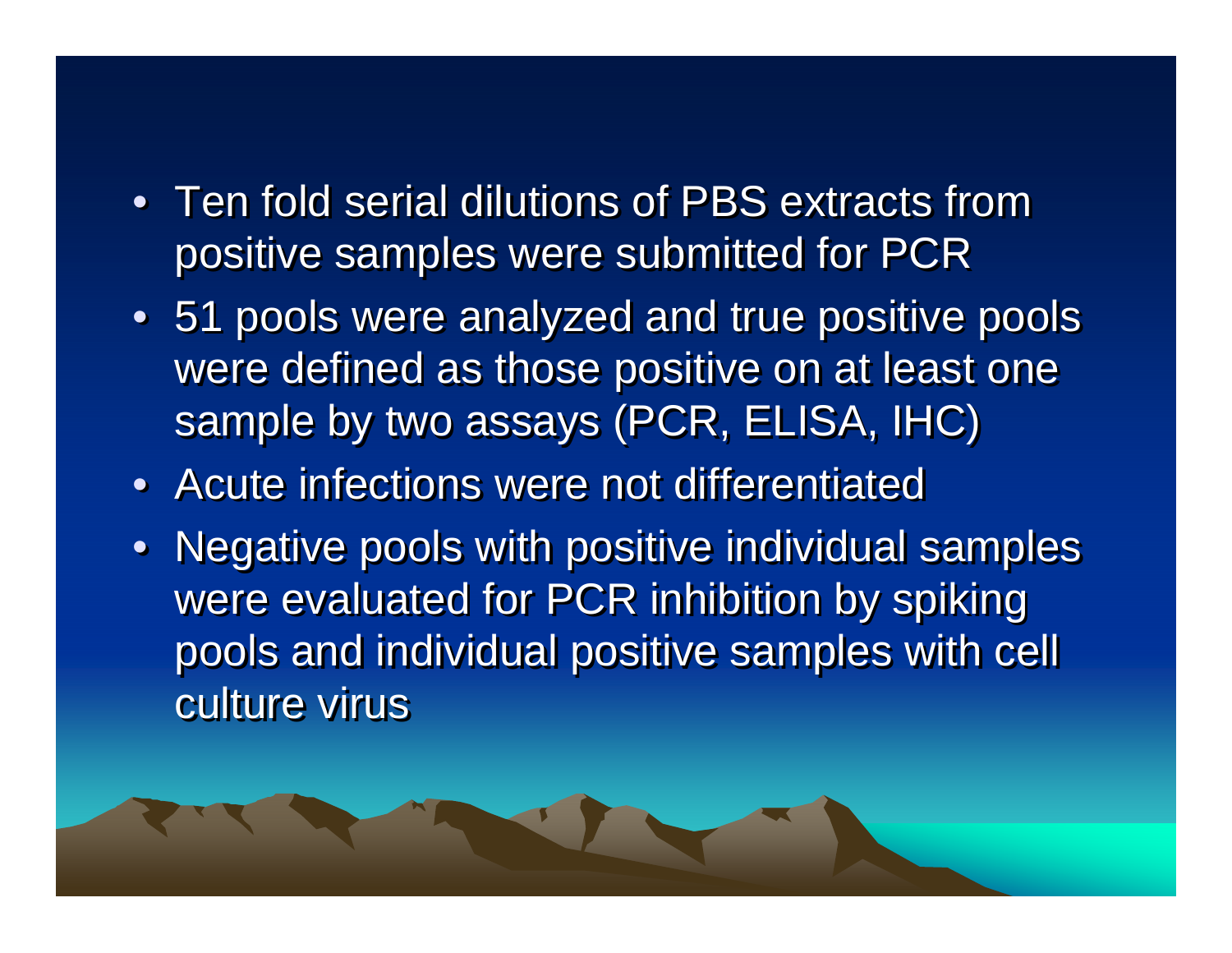## **Summary Results**

- 13 of 51 pools had at least one positive calf 13 of 51 pools had at least one positive calf
- • 10 positive by PCR on pool 10 positive by PCR on pool  $\bullet$
- Inhibition of PCR in pool noted in 1 of 3 Inhibition of PCR in pool noted in 1 of 3 negatives negatives
- One of three individual samples PCR neg One of three individual samples PCR neg
- Rate of inhibition in negative pools still being Rate of inhibition in negative pools still being investigated investigated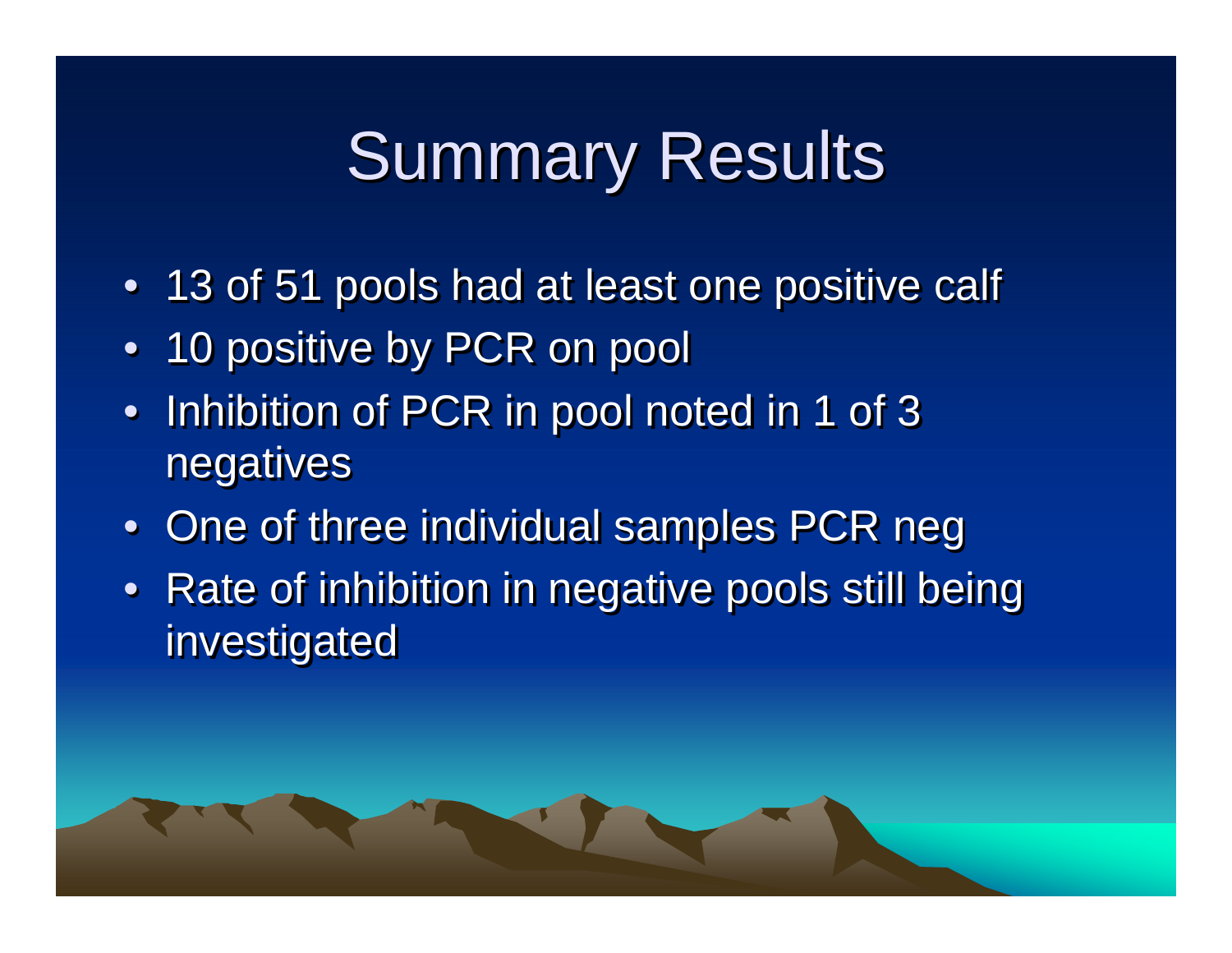## Distribution of Positive Calves Among Pools Among Pools

- Positive pools Positive pools
- •Notches positive - # occurrences Notches positive - # occurrences  $\bullet$

| $-$ One   | 8        |
|-----------|----------|
| – Two     |          |
| $-$ Three | $\bf{2}$ |
| - Seven   |          |

- All but one individual sample positive by IHC All but one individual sample positive by IHC was PCR positive. was PCR positive.
- Negative pools each had a single positive calf Negative pools each had a single positive calf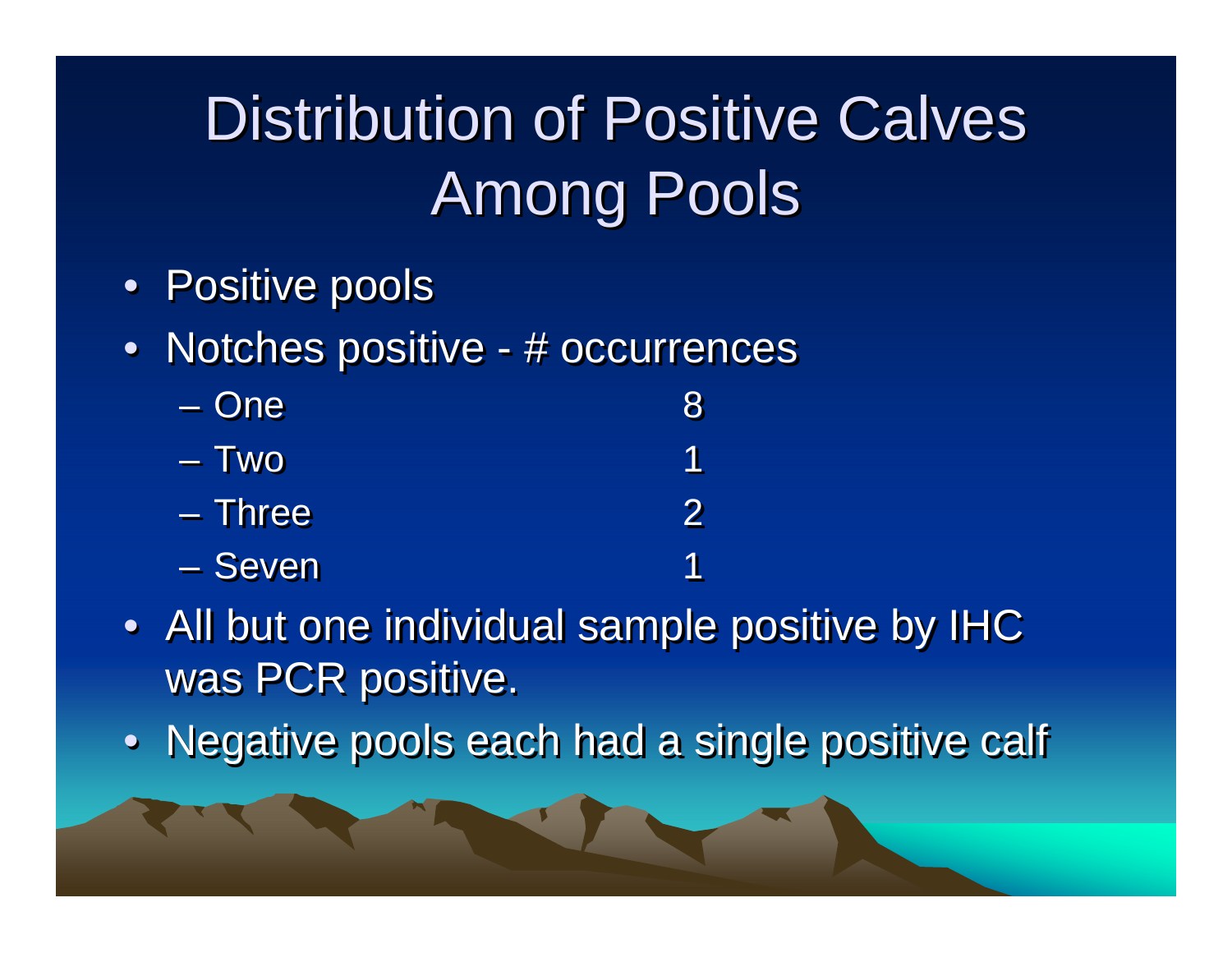| <b>Pool Results</b>     |            |                                    |                                             |
|-------------------------|------------|------------------------------------|---------------------------------------------|
| # of Pools              | pool PCR   | individual<br>sample<br><b>IHC</b> | <b>Individual</b><br>sample<br><b>ELISA</b> |
| 7                       | Pos        | Pos                                | Pos                                         |
| $\overline{\mathbf{2}}$ | Pos        | Pos                                | <b>Neg</b>                                  |
| 1                       | Pos        | Neg*                               | <b>Neg</b>                                  |
| $\overline{\mathbf{2}}$ | <b>Neg</b> | Pos                                | Pos                                         |
| 1                       | <b>Neg</b> | Pos                                | <b>Neg</b>                                  |
| 38                      | Neg        | Neg                                | <b>Neg</b>                                  |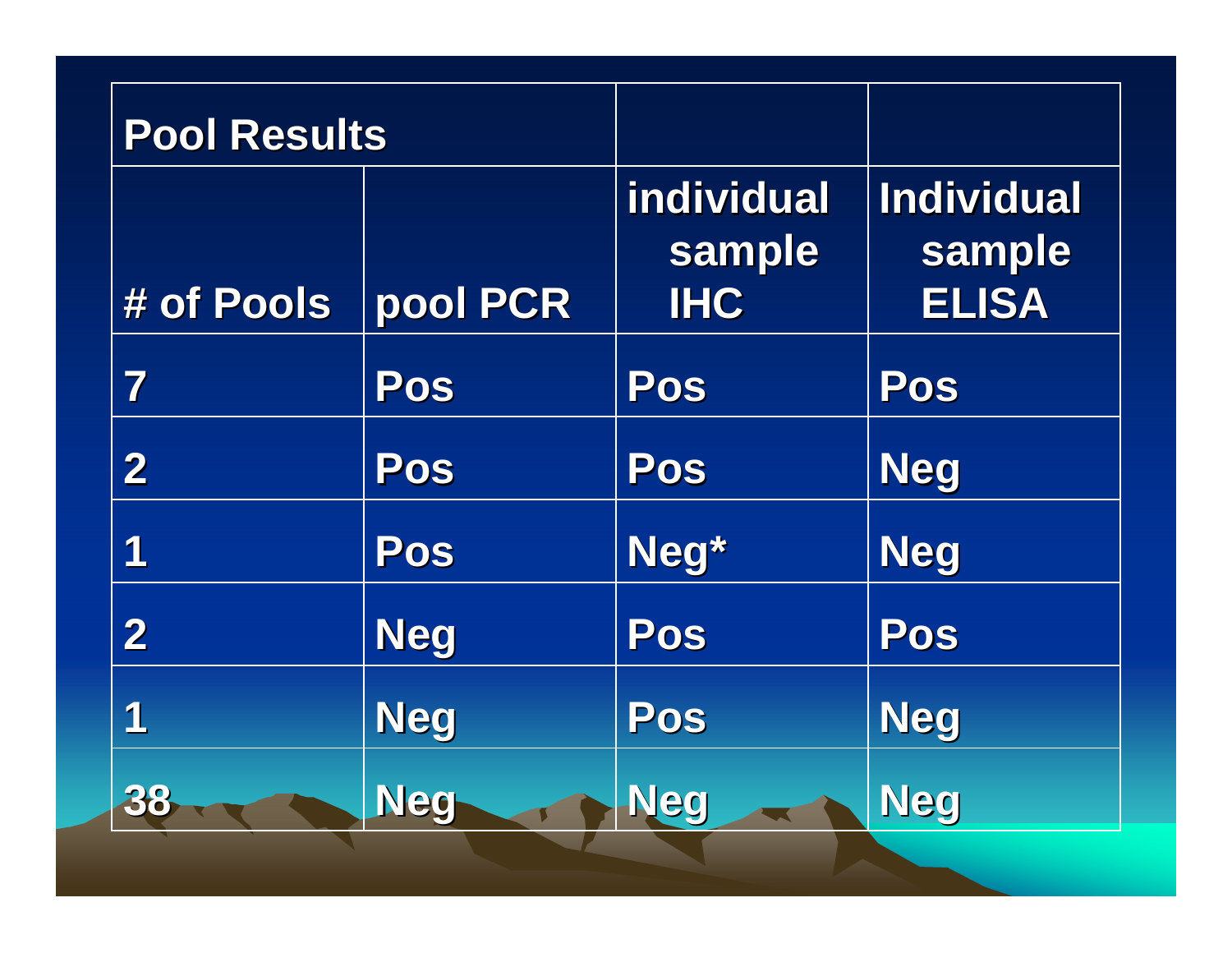- Negative pool material was submitted to Negative pool material was submitted to three other diagnostic facilities and was three other diagnostic facilities and was PCR negative at each of those facilities PCR negative at each of those facilities using their standard technique. using their standard technique.
- Inhibition was investigated by spiking Inhibition was investigated by spiking samples with 10 fold serial dilutions of cell samples with 10 fold serial dilutions of cell culture virus from 2 to 200,000 TCID50 culture virus from 2 to 200,000 TCID50
- Inhibition was also investigated by diluting Inhibition was also investigated by diluting individual sample with MEM individual sample with MEM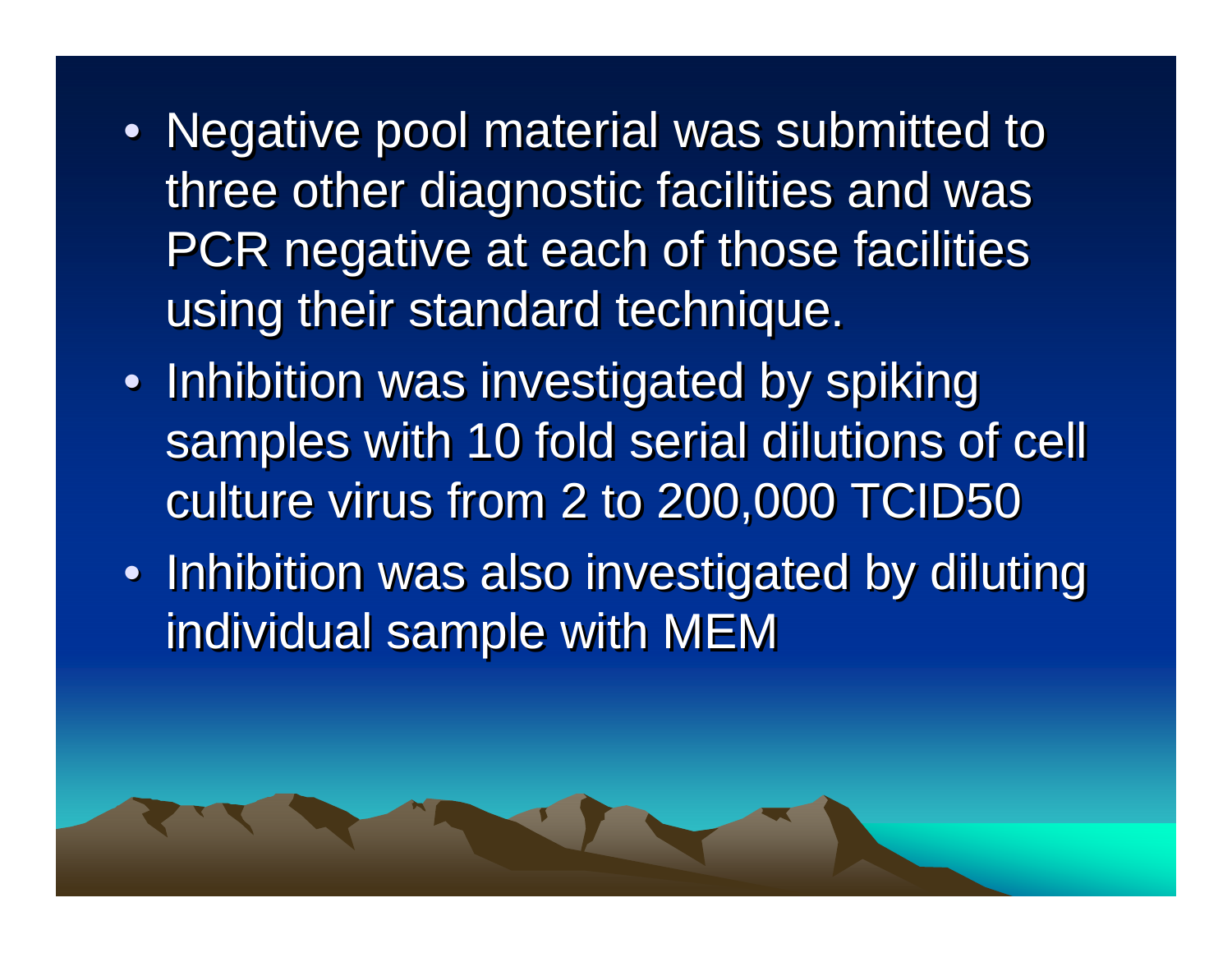## PBS dilution of positive samples

- Last positive dilution # of Occurrences – 1:10 $\boldsymbol{0}$ –1:10011 $-1:1,000$  and  $12$  1:10,000  $\boldsymbol{0}$ – 1:10–1:100en al control de la control de  $-$  1:1,000  $-$  12  $-$  12  $-$ – 1:10,000
	- Amplification inconsistent at 1:2000 dilution These were the BVDV 1 isolates the 10 BVDV These were the BVDV 1 isolates the 10 BVDV 2 isolate dilutions are in progress. 2 isolate dilutions are in progress. –Amplification inconsistent at 1:2000 dilution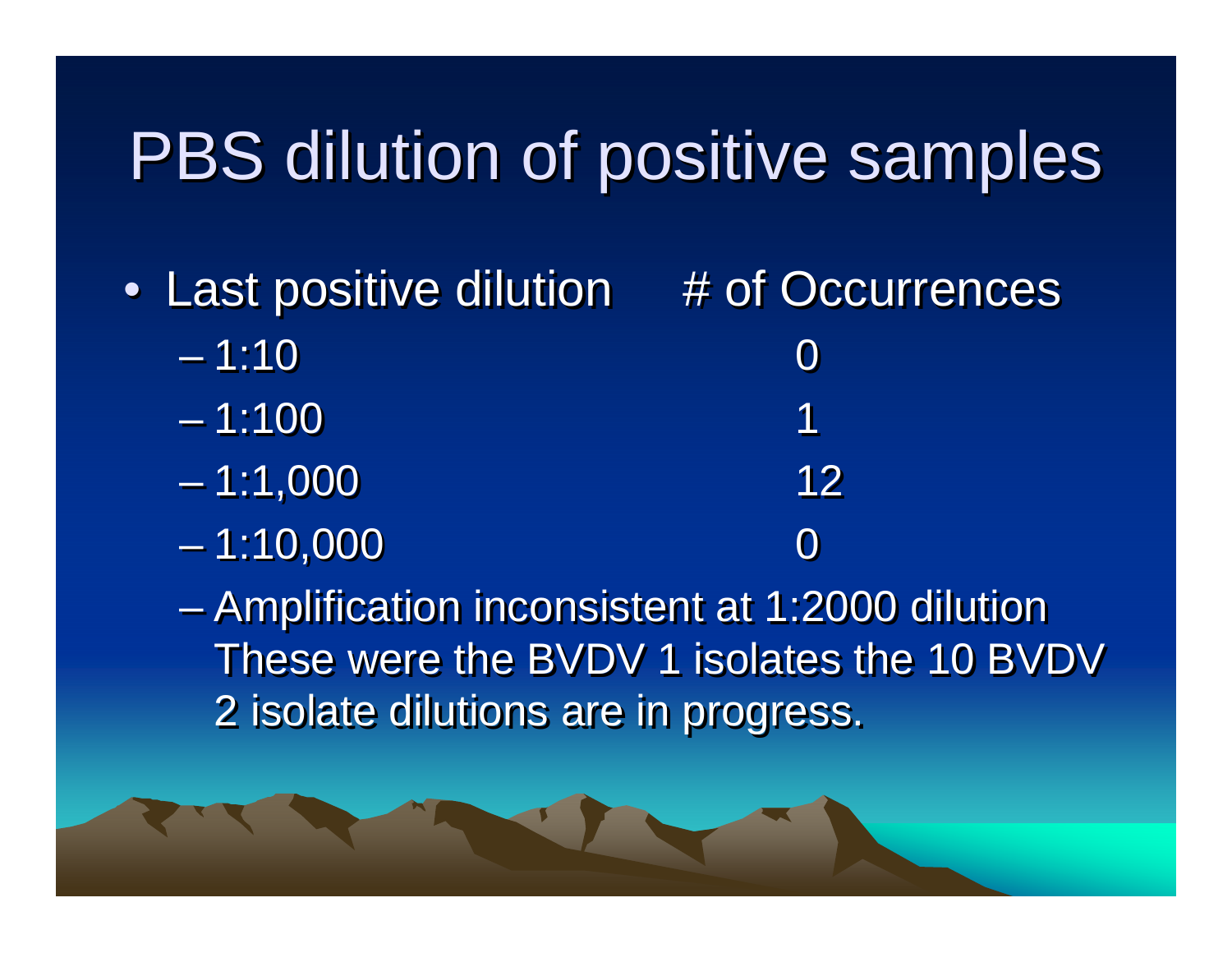## Conclusions

- Pooled sample PCR on ear notch extracts Pooled sample PCR on ear notch extracts is not as sensitive as individual animal is not as sensitive as individual animal testing testing
- Pooled sample PCR is a sensitive and Pooled sample PCR is a sensitive and cost effective approach for use in feedlots cost effective approach for use in feedlots
- Positive pools can be confirmed by IHC Positive pools can be confirmed by IHC after PBS extraction or by ELISA on after PBS extraction or by ELISA on extracts. extracts.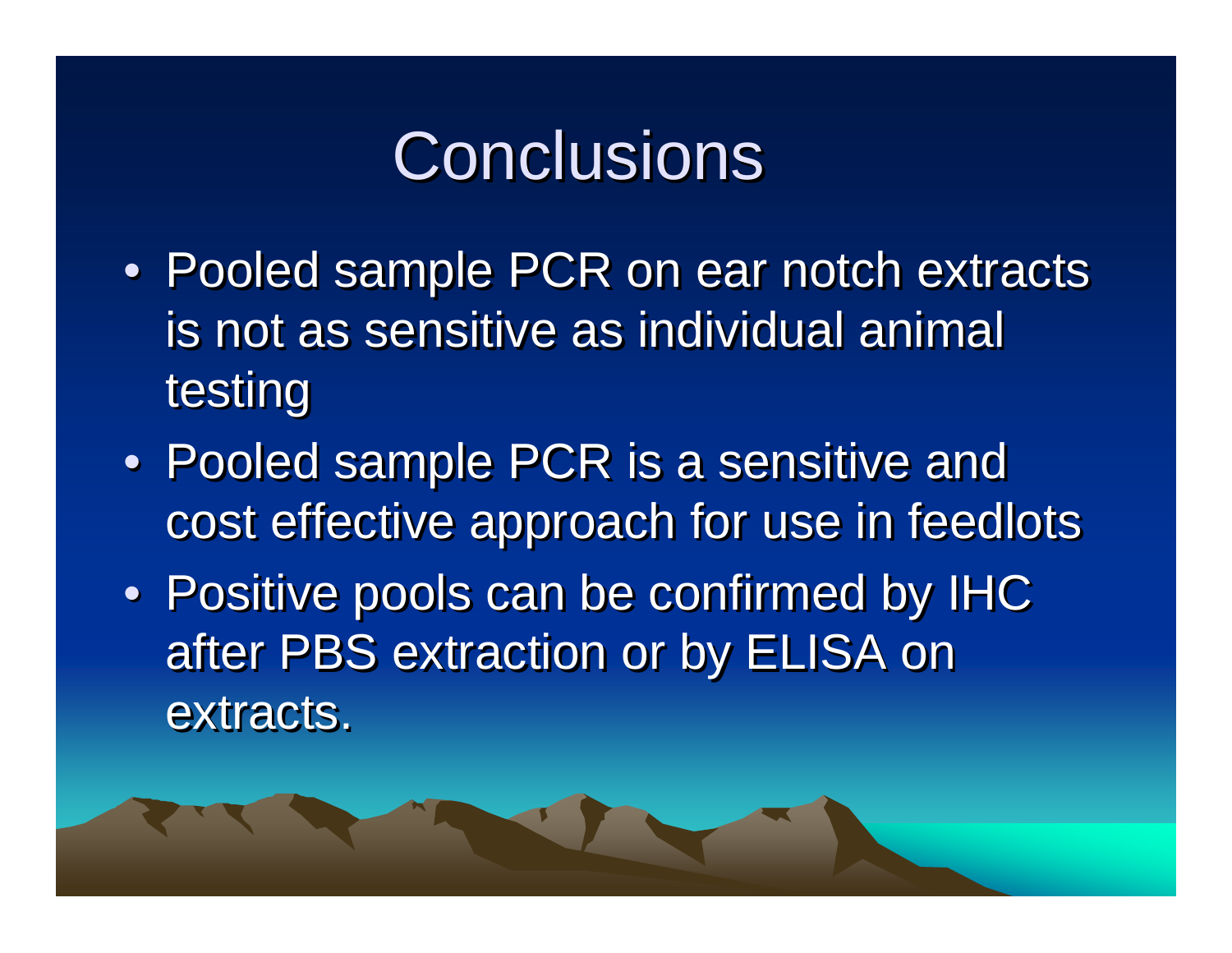- Simple dilution of samples is not Simple dilution of samples is not responsible for sensitivity loss responsible for sensitivity loss
- Work is needed to identify influences on Work is needed to identify influences on sensitivity sensitivity
- Sensitivity with each assay seems to be Sensitivity with each assay seems to be linked to rare individual animals or linked to rare individual animals or samples samples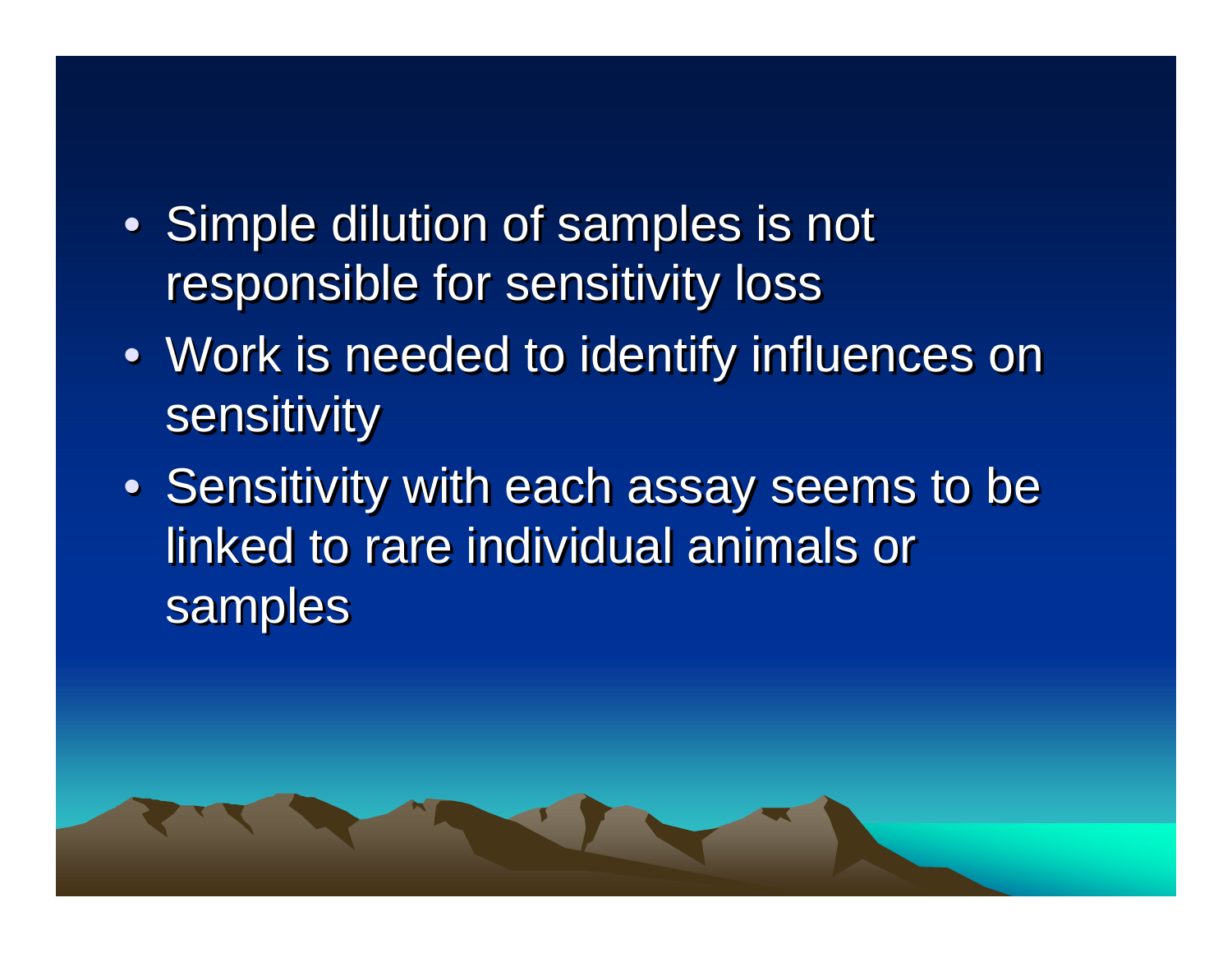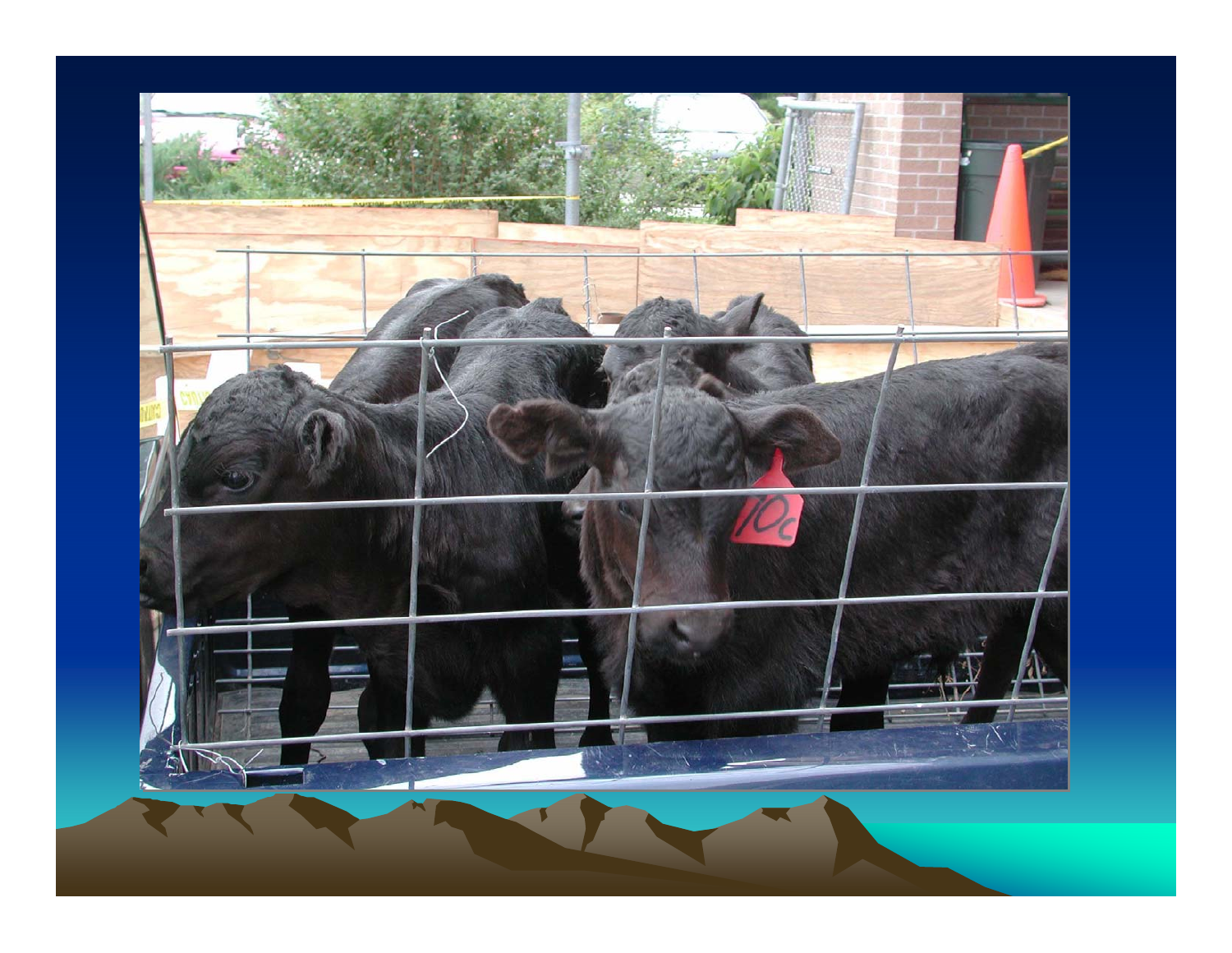| <b>Spiked pool results</b> |                        |                   |
|----------------------------|------------------------|-------------------|
| <b>Neg pool</b>            | <b>Positive sample</b> | <b>PCR result</b> |
| 27 Sept. A                 | 12501-06 #5187         | Pos BVD1          |
| 27 Sept. B                 | 12501-06 #26769        | Neg run twice     |
| 27 Sept. C                 | 12501-06 #26769        | Pos BVD1          |
| 27 Sept. D                 | 12501-06 #25151        | Pos BVD1          |
| <b>27 Sept. E</b>          | 12501-06 #25151        | Neg run twice     |
| 27 Sept. F                 | 12501-06 #11446        | Neg run twice     |
| 23 Sept. B                 | 12501-06 #11446        | Pos BVD1          |
| <b>23 Sept. C</b>          | 12501-06 #11446        | Pos BVD1          |
| <b>28 Sept. A</b>          | 12501-06 #11446        | Pos BVD1          |